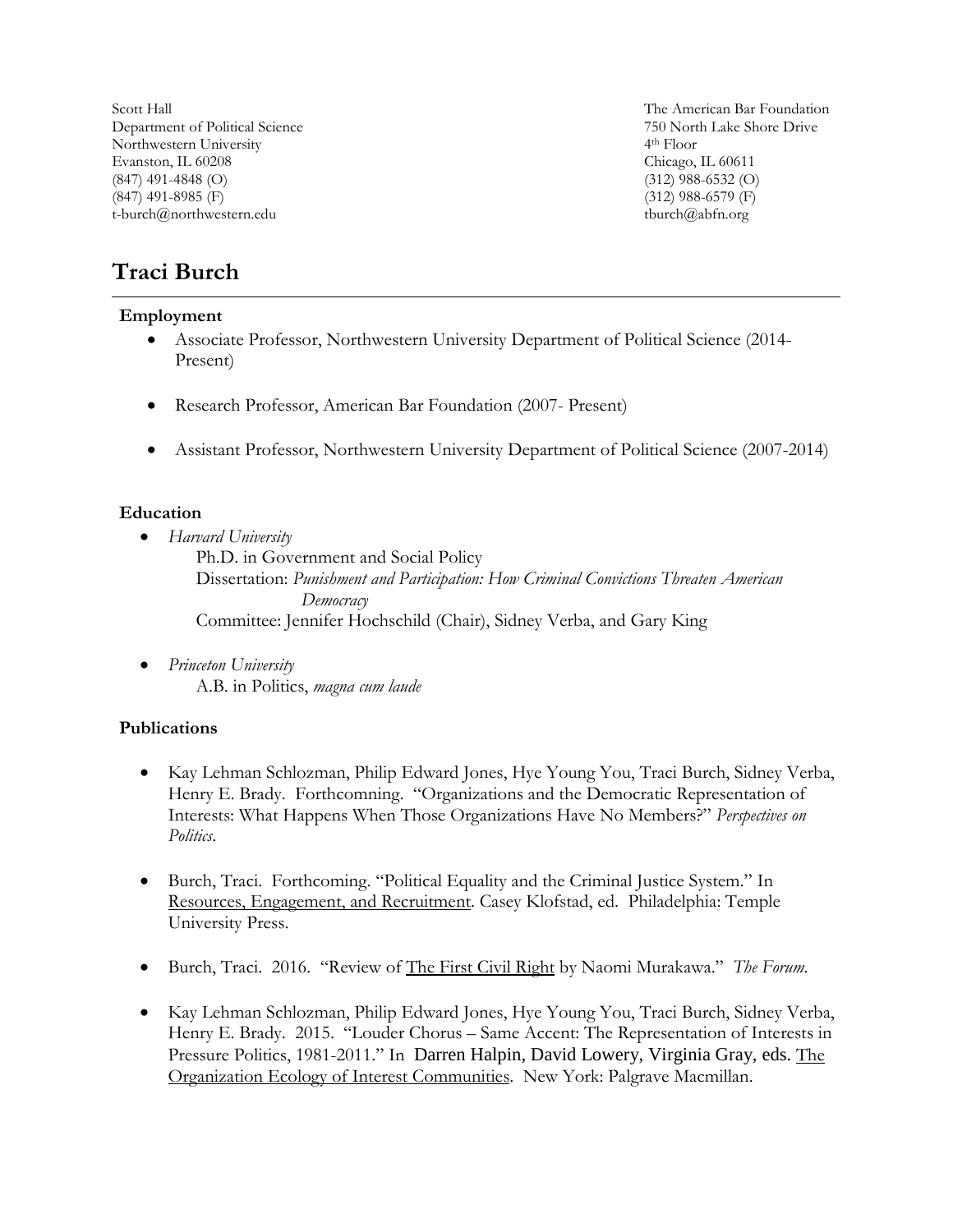- Burch, Traci. 2015. "Skin Color and the Criminal Justice System: Beyond Black-White Disparities in Criminal Sentencing." *Journal of Empirical Legal Studies* 12(3): 395-420.
- Burch, Traci. 2014. "The Old Jim Crow: Racial Residential Segregation and Neighborhood Imprisonment." *Law & Policy* 36(3) 223-255.
- Burch, Traci. 2014. "The Effects of Imprisonment and Community Supervision on Political Participation." Detaining Democracy Special Issue. *The Annals of the American Academy of Political and Social Science* 651 (1) 184-201.
- Burch, Traci. 2013. Trading Democracy for Justice: Criminal Convictions and the Decline of Neighborhood Political Participation. Chicago: University of Chicago Press.
- Hochschild, Jennifer, Vesla Weaver, and Traci Burch. 2012. Transforming the American Racial Order. Princeton: Princeton University Press.
- Schlozman, Kay Lehman, Sidney Verba, Henry Brady, Traci Burch, and Phillip Jones. 2012. "Who Sings in the Heavenly Chorus? The Shape of the Organized Interest System." In Schlozman, Kay Lehman, Sidney Verba, and Henry Brady, The Unheavenly Chorus, Princeton: Princeton University Press.
- Schlozman, Kay Lehman, Sidney Verba, Henry Brady, Phillip Jones, and Traci Burch. 2012. "Political Voice through Organized Interest Activity." In Schlozman, Kay Lehman, Sidney Verba, and Henry Brady, The Unheavenly Chorus, Princeton: Princeton University Press.
- Burch, Traci. 2012. "Did Disfranchisement Laws Help Elect President Bush? New Evidence on the Turnout and Party Registration of Florida's Ex-Felons." *Political Behavior* 34  $(1)$ ; 1-26.
- Burch, Traci. 2011. "Turnout and Party Registration among Criminal Offenders in the 2008 General Election." *Law and Society Review* 45(3): 699-730.
- Burch, Traci. 2011. "Fixing the Broken System of Financial Sanctions." *Criminology and Public Policy* 10(3).
- Hochschild, Jennifer; Vesla Weaver, and Traci Burch. 2011. "Destabilizing the American Racial Order." *Daedalus* 140; 151-165.
- Burch, Traci. 2009. "Can the New Commander-In-Chief Sustain His All Volunteer Standing Army?" *The Dubois Review on Race* 6(1).
- Burch, Traci. 2009. "Review of *Imprisoning Communities,* by Todd Clear." *Law and Society Review* 43(3) 716-18.
- Burch, Traci. 2009. "American Politics and the Not-So-Benign Neglect of Criminal Justice," in The Future of American Politics, ed. Gary King, Kay Schlozman, and Norman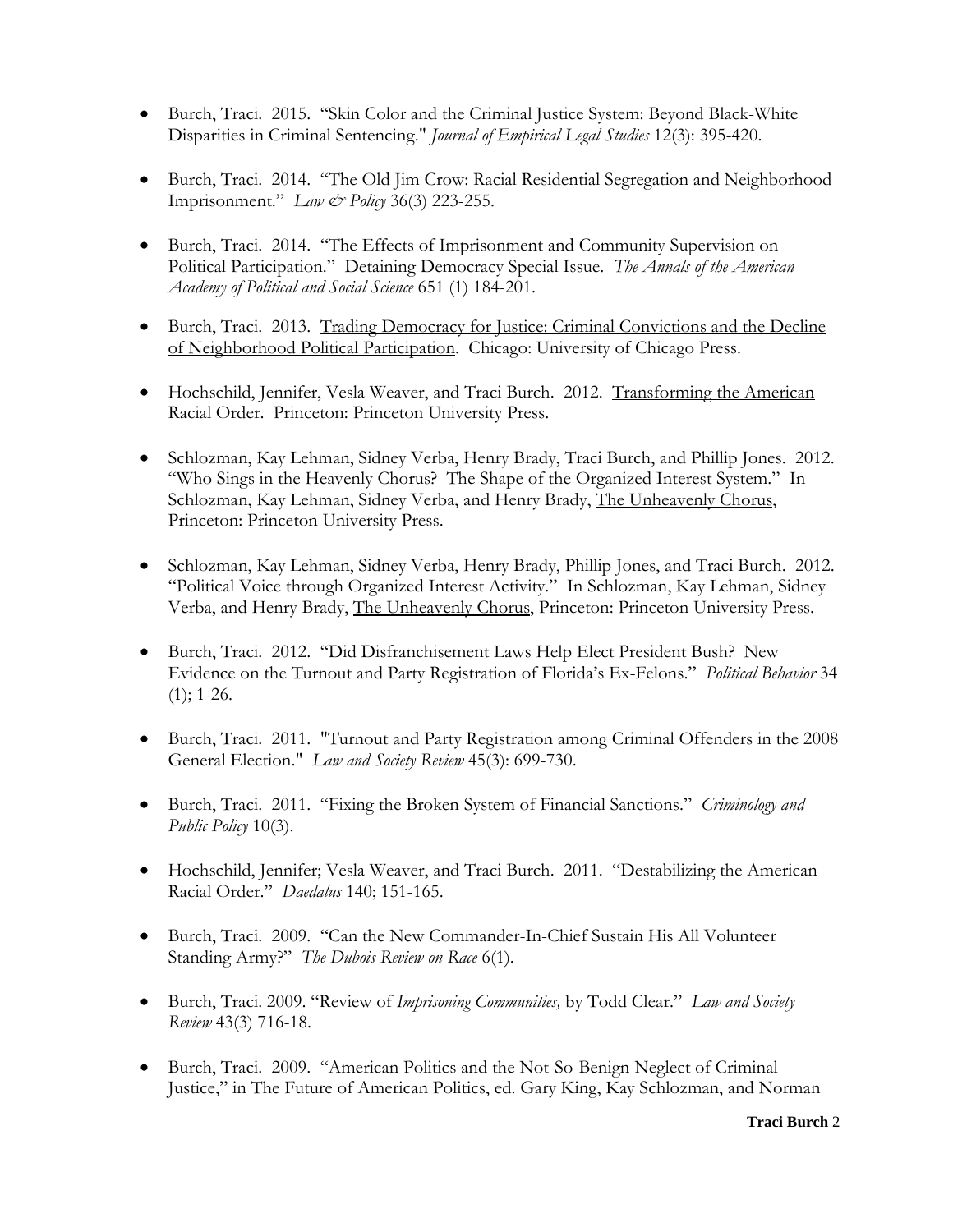Nie. (New York: Routledge).

- Schlozman, Kay Lehman and Traci Burch. 2009. "Political Voice in an Age of Inequality," in America at Risk: Threats to Liberal Self-Government in an Age of Uncertainty, ed. Robert Faulkner and Susan Shell (Ann Arbor: University of Michigan Press).
- Hochschild, Jennifer and Traci Burch. 2007. "Contingent Public Policies and the Stability of Racial Hierarchy: Lessons from Immigration and Census Policy," in Political Contingency: Studying the Unexpected, the Accidental, and the Unforseen, ed. Ian Shapiro and Sonu Bedi (New York: NYU Press).

# **Honors and Fellowships**

- American Political Science Association 2014 Ralph J. Bunche Award (for Trading Democracy for Justice).
- American Political Science Association Urban Section 2014 Best Book Award (for Trading Democracy for Justice).
- American Political Science Association Law and Courts Section 2014 C. Herman Pritchett Award (for Trading Democracy for Justice).
- Research grant, Stanford University Center for Poverty and Inequality (2012).
- American Political Science Association E. E. Schattschneider Award for the best doctoral dissertation in the field of American Government (2009)
- American Political Science Association William Anderson Award for the best doctoral dissertation in the field of state and local politics, federalism, or intergovernmental relations (2008)
- American Political Science Association Urban Section Best Dissertation in Urban Politics Award (2008)
- Harvard University Robert Noxon Toppan Prize for the best dissertation in political science (2007)
- Institute for Quantitative Social Sciences Research Fellowship (2006-07)
- *European Network on Inequality* Fellowship (2005)
- Research Fellowship, The Sentencing Project (2005)
- Doctoral Fellow, Malcolm Weiner Center for Inequality and Social Policy (2004-07)

## **Professional Service**

• Associate Editor, *Political Behavior* (2015-Present)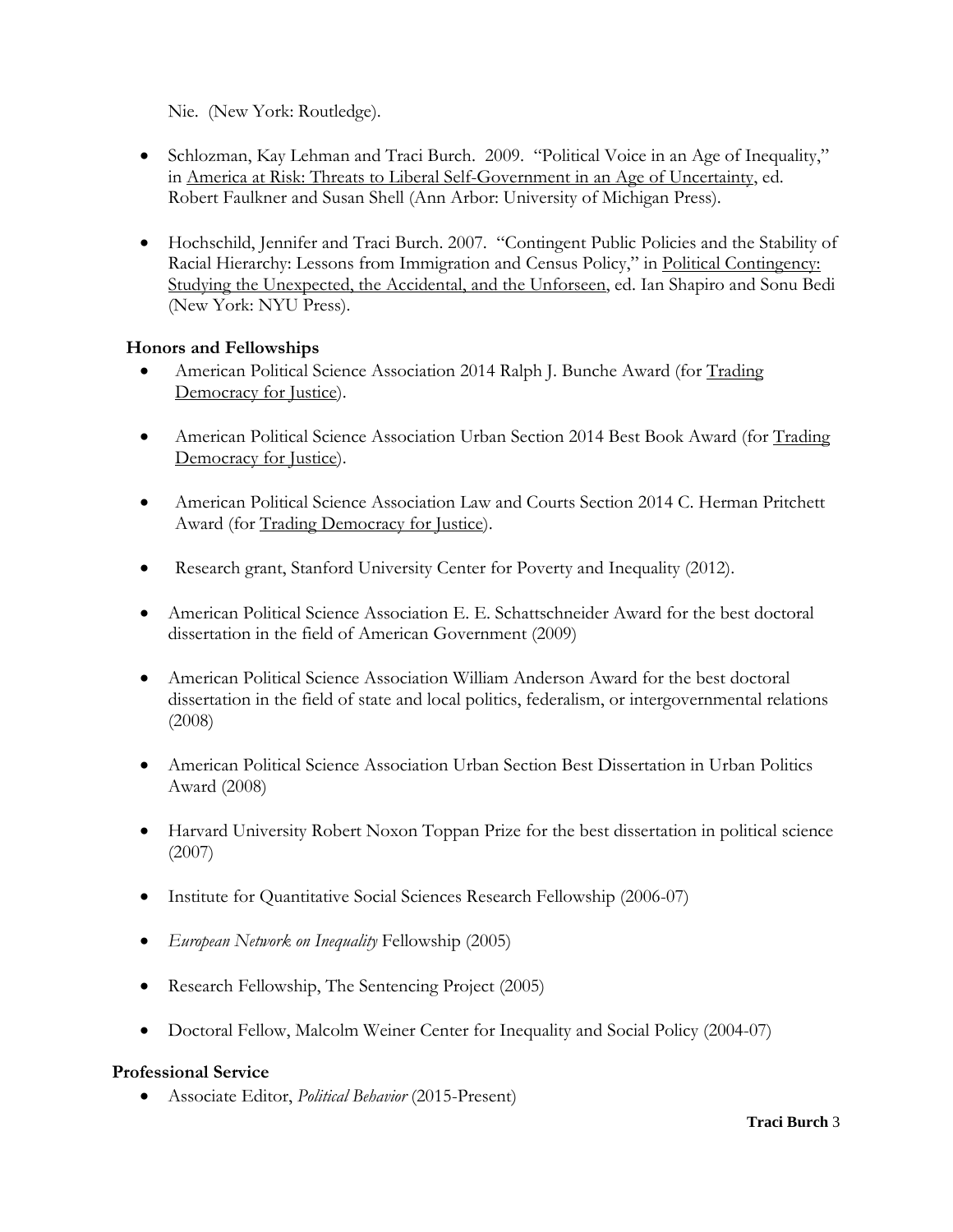- APSA Law and Courts Section, Lifetime Achievement Award Prize Committee (2014-2015)
- Law and Society Association, Kalven Prize Committee (2013-2014)
- American Political Science Association, Urban Politics Section Dissertation Prize Committee(2012-13)
- American Political Science Association, Urban Politics Section Executive Committee (2012- 13)
- Law and Society Association Diversity Committee, (2012-2013)
- American Political Science Association, Urban Politics Section Program Co-Chair (2011)
- Associate Editor, *Law and Social Inquiry*
- American Political Science Association, Urban Politics Section Book Prize Committee (2009)
- Reviewer for *The American Political Science Review, Public Opinion Quarterly, American Politics Research, and Time-Sharing Experiments in the Social Sciences,*

## **Conference Presentations and Invited Talks**

- National Bar Association, St. Louis MO. "Political Effects of Mass Incarceration." July 2016.
- Harvard University, Edmond J. Safra Center for Ethics. Inequalities/Equalities in Cities Workshop. April 2016.
- American Political Science Association Annual Meeting. September 2015. "Responsibility for Racial Justice." Discussant.
- St. Olaf College. April 2015. "The Collateral Consequences of Mass Incarceration."
- Northwestern University. Institute for Policy Research. February 2015. "The Civic Culture Structure."
- Texas A&M University. Race, Ethnicity, and Politics Workshop. September 2014. "Trading Democracy for Justice."
- Columbia University Teachers College. The Suburban Promise of Brown Conference. May 2014. "Can We All Get Along, Revisited: Racial Attitudes, the Tolerance for Diversity, and the Prospects for Integration in the 21<sup>st</sup> Century."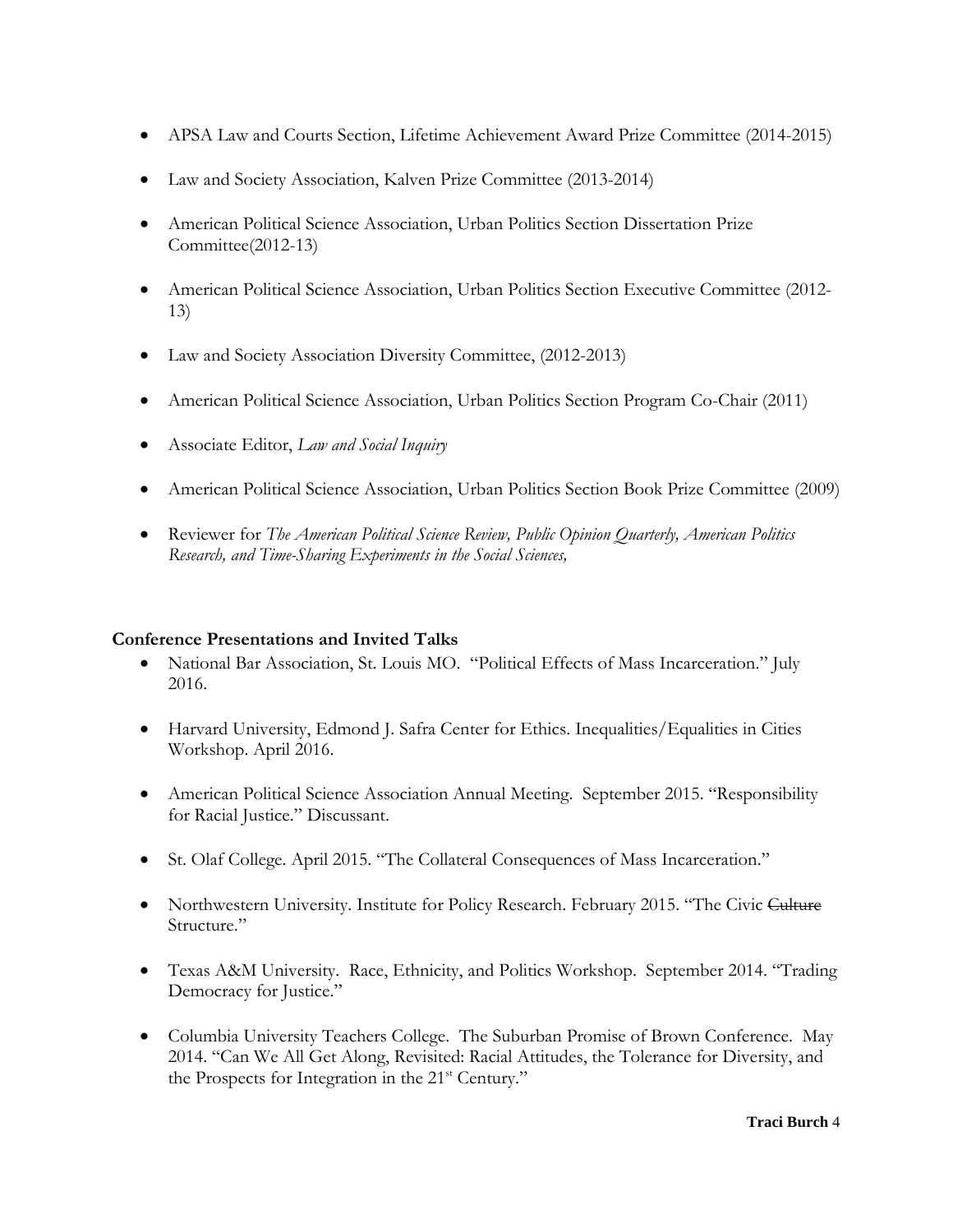- University of Kentucky. Reversing Trajectories: Incarceration, Violence, and Political Consequences Conference. April 2014. "Trading Democracy for Justice."
- University of Chicago. American Politics Workshop. March 2014. "How Geographic Differences in Neighborhood Civic Capacity Affect Voter Turnout."
- Kennedy School of Government, Harvard University. February 2014. "Trading Democracy for Justice.
- University of Michigan. American Politics Workshop. December 2013. "Trading Democracy for Justice."
- Yale University. American Politics and Public Policy Workshop. September 2013. "Trading Democracy for Justice."
- American Political Science Association Annual Meeting. August 2013. "The Heavenly Chorus Is Even Louder: The Growth and Changing Composition of the Washington Pressure System." With Kay Lehman Schlozman, Sidney Verba, Henry Brady, and Phillip Jones.
- National Bar Association, Miami Florida, July 2013. "The Collateral Consequences of Mass Imprisonment."
- Loyola University. American Politics Workshop. December 2012. "Mass Imprisonment and Neighborhood Voter Turnout."
- Marquette University School of Law. November 2012. "The Collateral Consequences of Mass Imprisonment."
- Yale University. Detaining Democracy Conference. November 2012. "The Effects of Imprisonment and Community Supervision on Political Participation."
- Brown University. American Politics Workshop. October 2012. "Mass Imprisonment and Neighborhood Voter Turnout."
- American Bar Association National Meeting, August 2012. "Mass Imprisonment: Consequences for Society and Politics."
- University of Madison-Wisconsin. American Politics Workshop. March 2012. "The Spatial Concentration of Imprisonment and Racial Political Inequality."
- American Political Science Association Annual Meeting. 2011. "Theme Panel: How Can Political Science Help Us Understand the Politics of Decarceration?"
- University of Pennsylvania. Democracy, Citizenship, and Constitutionalism Conference. April, 2011. "Vicarious Imprisonment and Neighborhood Political Inequality."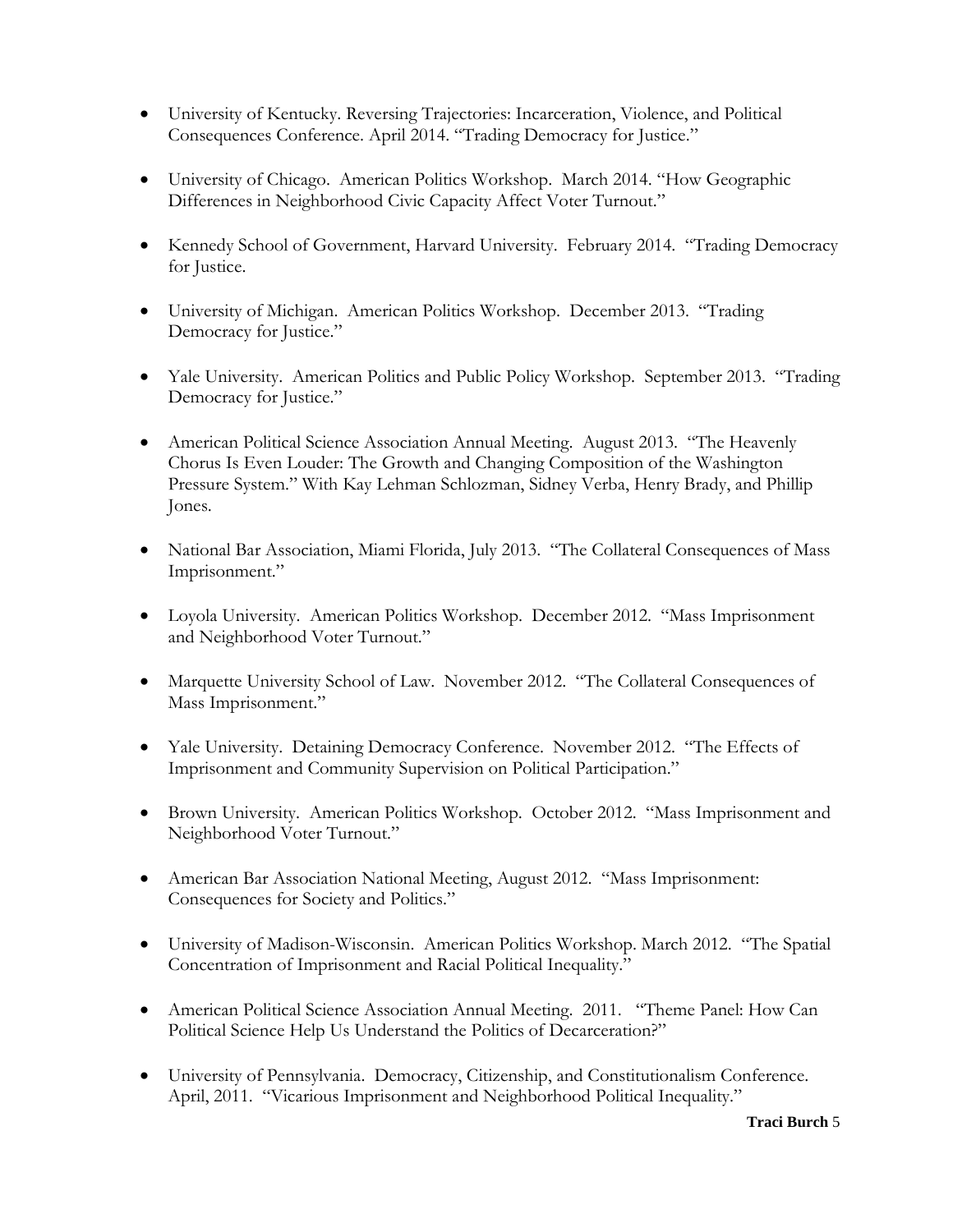- University of Chicago School of Law. Public Laws Colloquium. Chicago, IL. November, 2010. ""The Effects of Neighborhood Incarceration Rates on Individual Political Efficacy and Perceptions of Discrimination."
- Pomona College. November, 2010. "Incarceration Nation."
- University of Washington. Surveying Social Marginality Workshop. October 2010. "Using Government Data to Study Current and Former Felons."
- American Bar Foundation, Chicago, IL, September 2010. "The Effects of Neighborhood Incarceration Rates on Individual Political Attitudes."
- Northwestern University. Chicago Area Behavior Conference. May 2010. "Trading Democracy for Justice: The Spillover Effects of Incarceration on Voter Turnout in Charlotte and Atlanta."
- Annual Meeting of the Law and Society Association, Chicago, IL, May 2010. "Neighborhood Criminal Justice Involvement and Voter Turnout in the 2008 General Election."
- Annual Meeting of the Southern Political Science Association, Atlanta, GA, January 2010. "The Art and Science of Voter Mobilization: Grassroots Perspectives on Registration and GOTV from Charlotte, Atlanta, and Chicago."
- University of Illinois at Chicago. Institute for Government and Public Affairs. November 2009. "Turnout and Party Registration among Convicted Offenders during the 2008 Presidential Election."
- Annual Meeting of the American Political Science Association, Toronto, Ontario, Canada, September 2009. "'I Wanted to Vote for History:' Turnout and Party Registration among Convicted Offenders during the 2008 Presidential Election."
- Harris School of Public Policy, University of Chicago. American Politics Workshop. December 2008. "Trading Democracy for Justice? The Spillover Effects of Imprisonment on Neighborhood Voter Participation."
- Northwestern University School of Law. Law and Political Economy Colloquium. November 2008. "Did Disfranchisement Laws Help Elect President Bush? New Evidence on the Turnout Rates and Candidate Preferences of Florida's Ex-Felons."
- University of California, Berkeley. Center for the Study of Law and Society. October 2008. "Trading Democracy for Justice? The Spillover Effects of Imprisonment on Neighborhood Voter Participation."